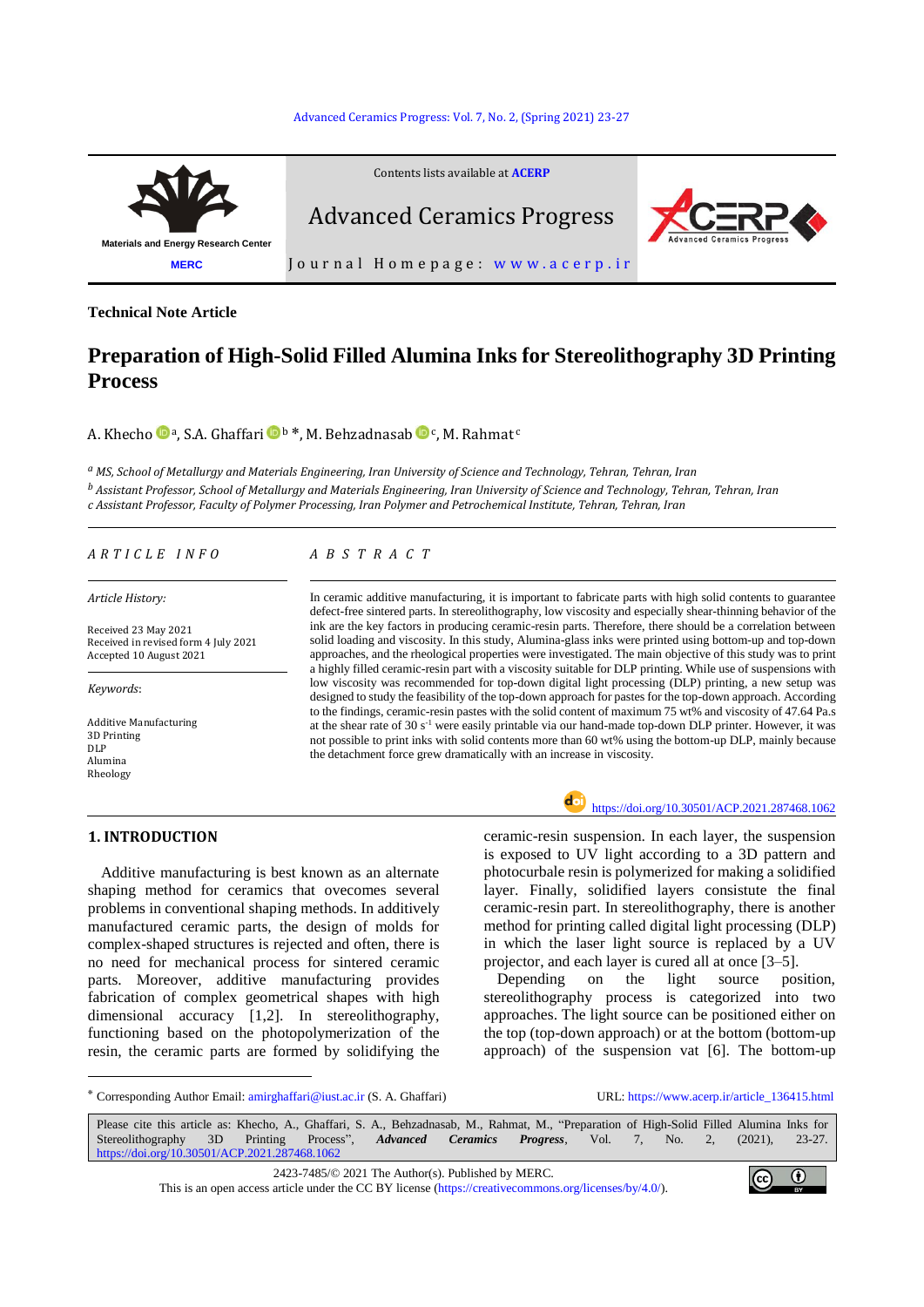approach is beneficial due to the higher resolution of the ceramic parts; however, the detachment force applied to each layer is its main disadvantage, which causes deformation and increases the possibility of removing the sample from the build plate. In top-down, there is no need for any detachment force, since the light is exposed from the top. On the contrary, the layer thickness control is one of the challenging issues in the top-down approach which highly affects the resolution of the printed parts. Therefore, for top-down DLP printers, low-viscosity suspensions are recommended [7,8]. Generally, in DLP printing, self-levelling property is of singinificance in fabricating ceramic parts with minimized defects. As reported previously, ceramic suspensions suitable for stereolithography should have viscosities about <5 Pa.s with a shear rate of 30  $s^{-1}$  and a non-Newtonian shearthinning behavior [9]. In sintering, however, high solidfilled parts are required to develop a part with the lowest shrinkage and deformation, simultaneously characterized by acceptable mechanical properties [10]. Generally, the minimum solid loading is recommended to be 50 vol% to avoid further problems in sintering [11–14]. High solid loadings increase the viscosities and intensify the light scattering effect, both making the stereolithography process difficult. Therefore, the rheological properties and printability should be optimized for ceramic printing. Printing pastes with high viscosities can also be a solution to the aforementioned problems [14–16].

The present study uses a simple top-down DLP printing setup and high-viscosity paste for 3D print alumina parts. The effect of alumina solid load on rheology and printability of samples is also evaluated. Moreover, the thickness of the printing layer and curing time are changed to obtain the best green strength and interlayer bonding.

# **2. MATERIALS AND METHODS**

#### **2.1. Ink Preparation And DLP Printing**

As initial ceramic powder, Alumina-glass mixture was produced by fast-milling of 70 g  $\alpha$ -Alumina powder  $(d_{90}=5 \mu m$  and 99.99% purity) and 30 g soda-lime glass frit for 10 minutes and then, sieving by 270 meshes. The printable inks were prepared by mixing Alumina-glass powder with methacrylate-based photocurbale resin (Maan Polymer), as illustrated in Table 1. In order to prepare the inks, mechanical homogenizer (10,000 rpm speed) was used for the suspensions (H50 and H60) and for the pastes (U70 and U75). The resin and ceramic powder were firstly mixed mechanically and then, they were put in ultrasonic bath for two minutes to ensure the homogeneous preparation of the paste.

The suspensions were printed using Parsa 3D bottomup DLP Printer with Vivitek 4000 Lumen projector. To print the pastes, a hand-made top-down DLP setup was designed with a UV projector light source (365 nm wavelength), and the printing pattern was changed to a cylinder as a simple pattern so that the feasibility of the top-down approach to paste printing could be examined. The curing time and the layer thickness were considered constant for both approaches, as shown in Table 1. The schematic of DLP printer approaches is shown in Figure 1.

**TABLE 1.** Alumina-resin printable inks' properties

| Label           | Powder |      | Curing<br>Time | Layer<br>Thickness | Printing  |
|-----------------|--------|------|----------------|--------------------|-----------|
|                 | $wt\%$ | vol% | (s)            | $(\mu m)$          | Approach  |
| H <sub>50</sub> | 50     | 23   | 2.3            | 30                 | Bottom-up |
| H <sub>60</sub> | 60     | 31   | 2.3            | 30                 | Bottom-up |
| U70             | 70     | 42   | 45             | 200                | Top-down  |
| U75             | 75     | 48   | 45             | 200                | Top-down  |



**Figure 1.** Schematic of DLP 3D printer approaches; a) bottom-up and b) top-down [7]

#### **2.2. Characterization**

The rheological properties of the inks were measured at room temperature using MCR301 and (Anton Parr, Austria) rheometer at shear rates of 0.1 to  $1000 \text{ s}^{-1}$ .

#### **2.3. Sintering**

Sintering was done in two steps. First, the ceramicresin samples were heated to 400 °C at a rate of 5 °C/min and maintained for one hour for resin burn-out. Then, the samples were heated up to 1400 °C at a rate of 10 °C/min and sintered for 1.5 hours. The microstructure of the sintered samples was observed through scanning electron microscopy (Tescan, Czech Republic) images.

#### **3. RESULTS AND DISCUSSION**

#### **3.1. Rheological Properties**

Figure 2 shows the viscosity of the printable inks. Upon increasing the solid content from 50 wt% to 75 wt%, the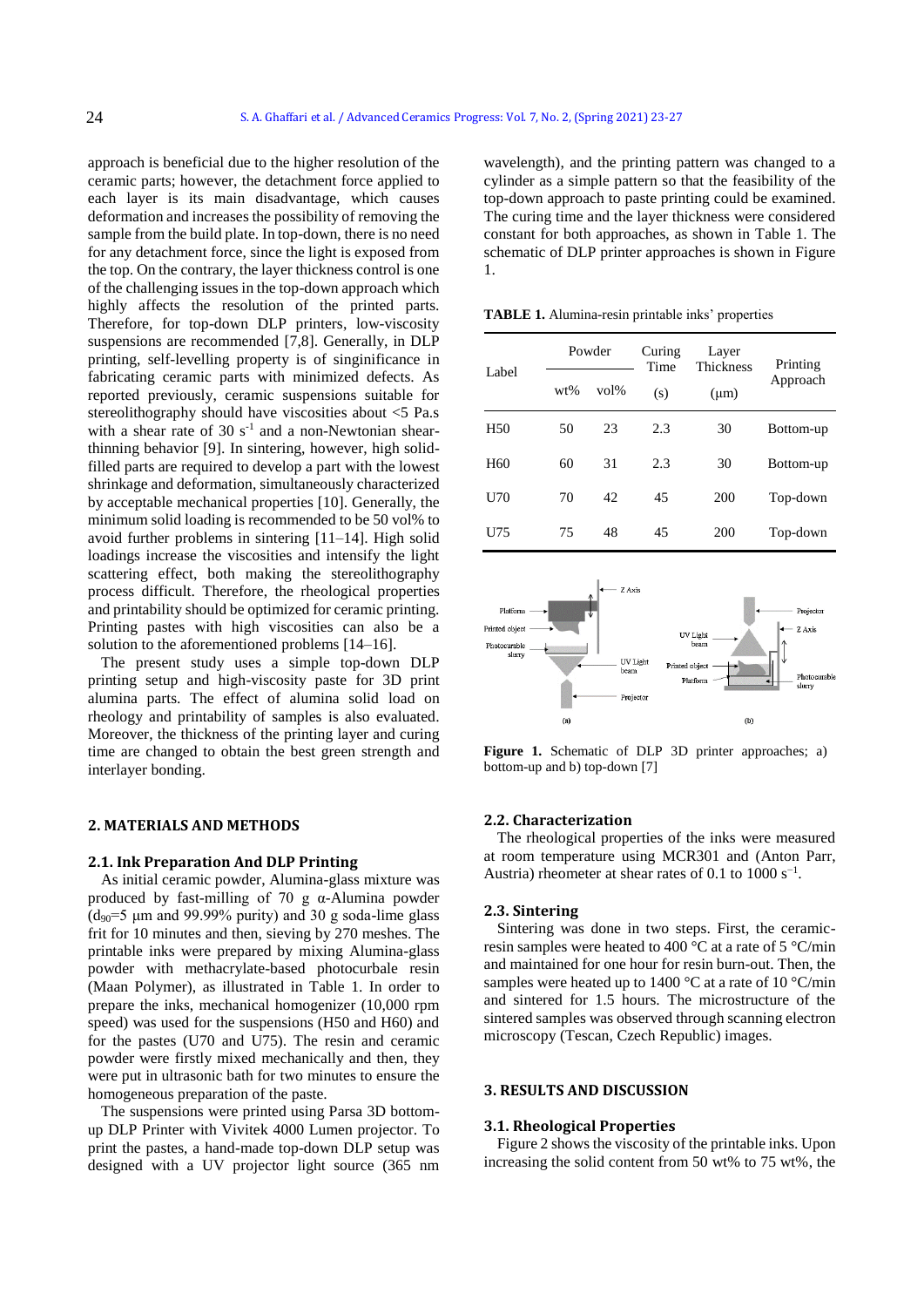viscosity of the inks would significantly increase, varying from 0.52 to 47.64 Pa.s at a shear rate of  $30 \text{ s}^{-1}$ . In addion, upon increasing the solid content to 70 wt%, the pastes exhibited different behaviors at low and high shear rates. In H50 and H60, the viscosity of suspensions gradually decreased with an increase in the shear rate, exhibiting a shear-thinning behavior. Viscosity would also decrease due to the presence of agglomerates, broken down by the shear stress, thus allowing the suspension to flow. Further, as observed, the shear-thinning behavior was attentuated and the viscosity became more stable as the shear rate increased, indicating the reconstruction of the suspension structures damaged at lower shear rates. However, H60 as the more viscose suspension has a viscosity of 1.45 Pa.s at a shear rate of 30  $s^{-1}$ , characterized by suitable rheological behavior and acceptable viscosity for DLP printing [9,17,18].

For pastes, U70 and U75 exhibit shear-thickening behavior at low shear rates due to high solid loading and steric repulsion of the Alumina particles. In other words, the particls formed a 3D structure in which the paste resisted flowing. Of note, the rheological behavior changes to shear-thinning beahavior as the shear rate increases. This can be attributed to the destruction of the 3D structures. In fact, the newly formed 2D structures increase the flowability as the shear rate increases [19].

As observed in both pastes, the viscosity dropped down drastically at a shear rate of  $100 s<sup>-1</sup>$ . In other words, the paste is formed at this shear rate, thus helping a paddle spread the viscose paste by applying an appropriate force easily to form new layer. When removing the force, an increase in viscosity makes the layer stand still during the photocuring [8,15,20].



**Figure 2.** Viscosity variations of the inks; H50 and H60 exhibiting shear-thininng behavior, U70 and U75 showing shear-thickening and shear-thining behavior at low and high shear rates, respectively

#### **3.2. DLP Printing**

Figure 3a shows the H50 and H60 printed samples using the bottom-up DLP approach. In this approach, however, adhesion of the first layer was the main difficulty. As shown in Figure 3, H50 and H60 suspensions were printed with relatively high dimensional accuracy and layer thickness of 30 μm. It was not possible to print inks containing solid contents more than 60 wt% as the viscosity increased and exceeded the recommended viscosity range for DLP printing [21] (see Figure 2). Consequently, high viscosity and weakened self-flowing ability of the pastes made the bottom-up DLP process almost impossible due to the high detachment force required for each layer. The bottom-up DLP enjoys many advantages such as flexibility in layer thickness, high resolution, and surface quality, hence no detachment force is required. On the contrary, the top-down DLP is an interesting approach used in DLP printer [7,22]. In addition, in the top-down approach, the application of low viscosity suspension is recommended due to the difficulties in thickness control and spreading thin layers, hence making it a timeconsuming process [8]. In the present study, printing of the pastes was made possible by applying the top-down DLP approach. In other words, the top-down setup designed in this study was totally appropriate for the printing pastes. Figure 3b shows the samples printed by the top-down approach. Accordingly, U70 and U75 Alumina-glass pastes were printed with an optimized layer thickness of 200 μm using this approach. By applying the top-down approach, the thickness of this layer increased up to 200 μm while maintaining acceptable dimensional accuracy. The thickness of this layer is significantly greater in value than that in studies that have previously targeted top-down approaches and printing pastes with high solid loadings [15,23,24].

In addition, the curing time reached 45 s since in the top-down approach, the photosensitive paste is directly in contact with oxygen which delays photopolymerization [7]. In fact, besides the advantage of high solid print in the top-down approach, higher exposure time and lack of constant layer thickness are referred to as disadvantages, which reduce the printing accuracy and increase the printing duration, respectively. Moreover, it is mentioned that in the top-down approach, much more amount of ink is usually needed than that in the bottom-up approach [6,7]; however, the setup designed in this study requires a small amount of ink preparation. About five g of paste is printed on a cylinder with a diameter of about 1.4 mm and height of 5 mm, as shown in Figure 3. Hence, the material waste is minimized.

According to the findings, in case the powder amount increases to more than 75 wt%, the powder and resin do not mix well and the excess powder will remain unmixed and agglomerated, which indicates a saturation point in 75 wt% solid content for the methacrylate-based resin used in this work. This amount of solid content is equal to 48 vol%, which can be considered an acceptable solid load for sintering to obtain fully dense parts [4,25].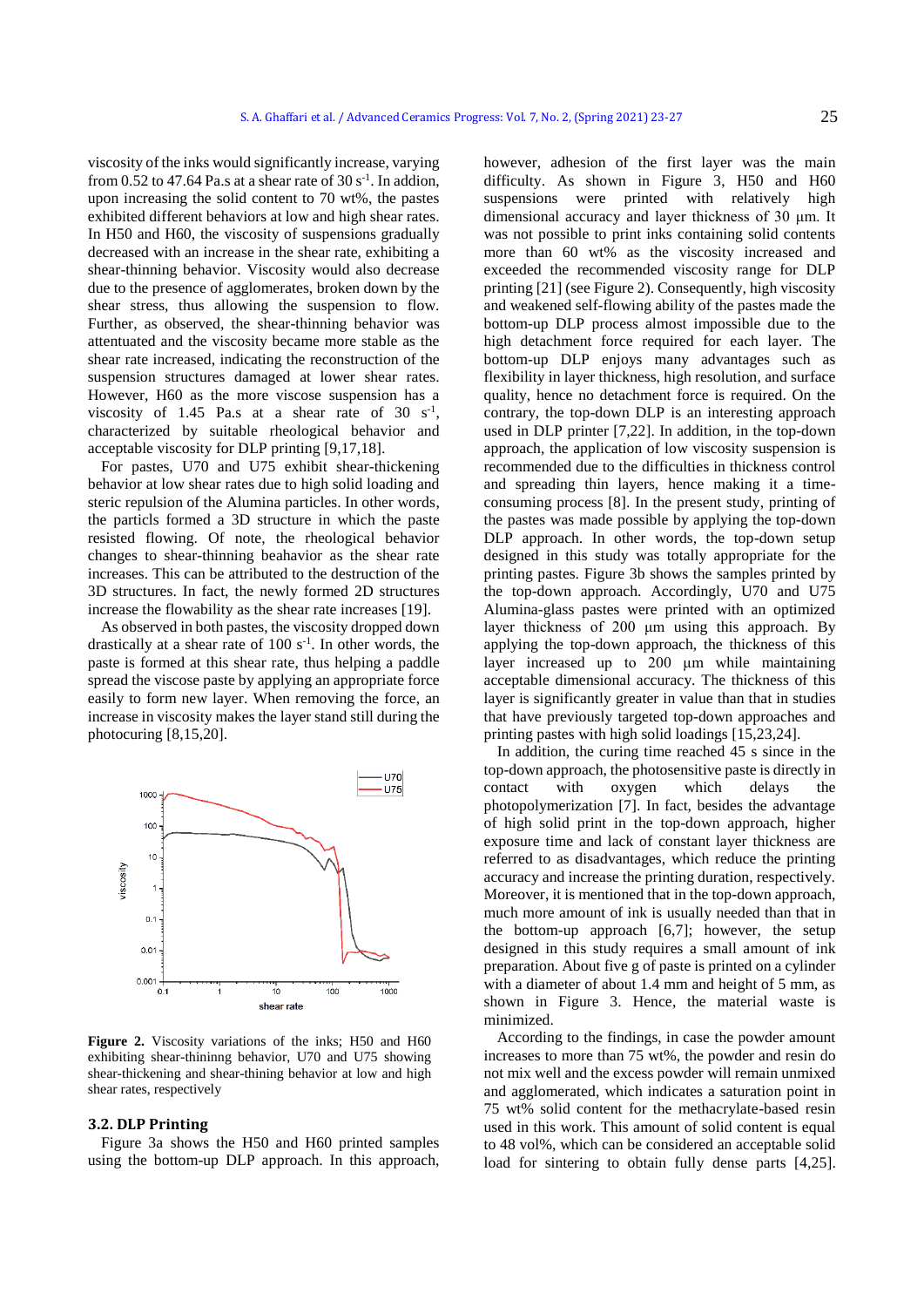Therefore, the top-down approach to DLP printing can be employed as a method for developing high-filled ceramic-resin composites.

### **3.3. Sintering**

The printed samples containing 70 and 75 wt% Alumina-resin, with the highest solid loadings, were sintered at 1400 °C. Figure 4 shows the microstructure of the 70 wt% sample. As expected, due to the existence of glass powder in the composition and high solid content, the sample with 75 wt% was fully densified at 1400  $^{\circ}$ C, resulting in 97% relative density, 2% open porosity, and 1.3% shrinkage.



**Figure 3.** Printed samples via a) top-down and b) bottom-up approaches



**Figure 4.** Cross-sectional SEM image of 70 wt% sample printed via top-down approach and sintered at 1400 °C

### **4. CONCLUSION**

In this study, investigation of solid content and its effect on rheology indicated that the bottom-up DLP printer was suitable for the printing of the Alumina-glass suspensions containing maximum 60 wt% solid. As the solid content increased and the suspensions were converted to pastes, the bottom-up DLP printing was not doable since the detachment force highly increased. However, by employing our hand-made top-down DLP setup, the high-solid loading pastes were printable. Despite the recommendations about low viscosity in topdown approach, we were able to print highly-filled Alumina-glass samples with acceptable dimensional accuracy and high layer thickness and without any material waste.

#### **ACKNOWLEDGEMENTS**

The authors thank colleagues from Iran Polymer and Petrochemical Institute for their collaboration and their great assistance in this research.

#### **REFERENCES**

- 1. Wu, Z., Liu, W., Wu, H., Huang, R., He, R., Jiang, Q., Chen, Y., Ji, X., Tian, Z., Wu, S., "Research into the mechanical properties, sintering mechanism and microstructure evolution of Al<sub>2</sub>O<sub>3</sub>-ZrO<sub>2</sub> composites fabricated by a stereolithography-based 3D printing method", *Materials Chemistry and Physics*, Vol. 207, (2018), 1– 10[. https://doi.org/10.1016/j.matchemphys.2017.12.021](https://doi.org/10.1016/j.matchemphys.2017.12.021)
- 2. He, R., Liu, W., Wu, Z., An, D., Huang, M., Wu, H., Jiang, Q., Ji, X., Wu, S. Xie, Z., "Fabrication of complex-shaped zirconia ceramic parts via a DLP-stereolithography-based 3D printing method", *Ceramics International*, Vol. 44, No. 3, (2018), 3412– 3416[. https://doi.org/10.1016/j.ceramint.2017.11.135](https://doi.org/10.1016/j.ceramint.2017.11.135)
- 3. Wu, H., Liu, W., He, R., Wu, Z., Jiang, Q., Song, X., Chen, Y., Cheng, L., Wu, S., "Fabrication of dense zirconia-toughened alumina ceramics through a stereolithography-based additive manufacturing", *Ceramics International*, Vol. 43, No. 1, (2017), 968–972[. https://doi.org/10.1016/j.ceramint.2016.10.027](https://doi.org/10.1016/j.ceramint.2016.10.027)
- 4. Schmidt, J., Elsayed, H., Bernardo, E., Colombo, P., "Digital light processing of wollastonite-diopside glass-ceramic complex structures", *Journal of the European Ceramic Society*, Vol. 38, No. 13, (2018), 4580–4584. <https://doi.org/10.1016/j.jeurceramsoc.2018.06.004>
- 5. Johansson, E., Lidström, O., Johansson, J., Lyckfeldt, O., Adolfsson, E., "Influence of resin composition on the defect formation in alumina manufactured by stereolithography", *Materials*, Vol. 10, No. 2, (2017), 138. [https://doi.org/10.](https://doi.org/10.3390/ma10020138)  [10.3390/ma10020138](https://doi.org/10.3390/ma10020138)
- 6. Zakeri, S., Vippola, M., Levänen, E., "A comprehensive review of the photopolymerization of ceramic resins used in stereolithography", *Additive Manufacturing*, Vol. 35, (2020), 101177[. https://doi.org/10.1016/j.addma.2020.101177](https://doi.org/10.1016/j.addma.2020.101177)
- 7. Santoliquido, O., Colombo, P., Ortona, A., "Additive Manufacturing of ceramic components by Digital Light Processing: A comparison between the "bottom-up" and the "topdown" approaches", *Journal of the European Ceramic Society*, Vol. 39, No. 6, (2019), 2140-2148. Vol. 39, No. 6, (2019), 2140–2148. <https://doi.org/10.1016/j.jeurceramsoc.2019.01.044>
- 8. Bártolo, P. J., Ed., *Stereolithography: Materials, Processes and Applications*, Springer Science & Business Media, New York, (2011). <https://doi.org/10.1007/978-0-387-92904-0>